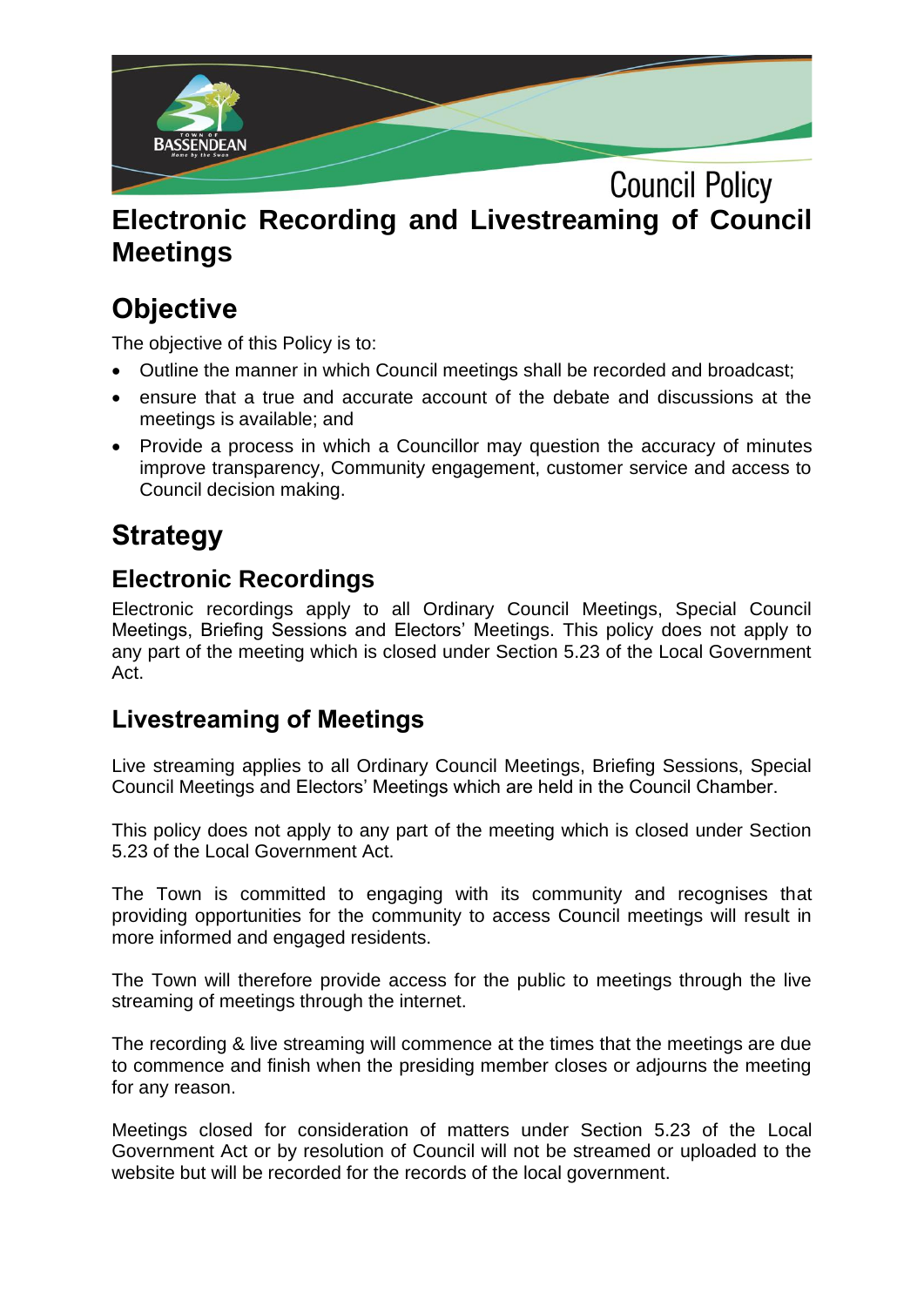

Meetings shall be recorded and live streamed in accordance with this policy unless a motion to the contrary is passed by simple majority at the beginning or at any other time during the meeting.

No protection will be afforded to Councillors, staff or the public for comments and statements made during ·the live streaming of meetings which are subsequently challenged in a court of law and determined to be slanderous.

Copies of electronic recordings of meetings, where taken, shall be made available to the public via the Town's website and include a disclaimer that advises the public that the recordings are not the official record of a Council meeting and Council cannot guarantee the accuracy or the quality of this recording and it cannot be assumed to be a complete record of proceedings.

A sign will be prominently displayed at each Council Meeting notifying attendees that the meeting will be web streamed.

The Presiding Member is to make an announcement at the start of every meeting, drawing attention to the fact that Council meetings will be web streamed.

Members of the public shall not make copies of recordings or any part thereof without the approval of the Council or tamper with them so as to produce a false record.

Audio recordings of Agenda Briefing Sessions, Ordinary Council Meetings and Special Council Meetings are to be made available to the public via the website within three days of the date of each meeting.

Members of the public may listen to a recording at the Council Library free of charge.

Electronic recordings are to be stored for long-term storage as a State Record in accordance with the requirements of the State Records Act.

### **Application**

Responsibility for the implementation of this policy rest with the Mayor, Councillors and Chief Executive Officer. The Policy is to be reviewed every three years.